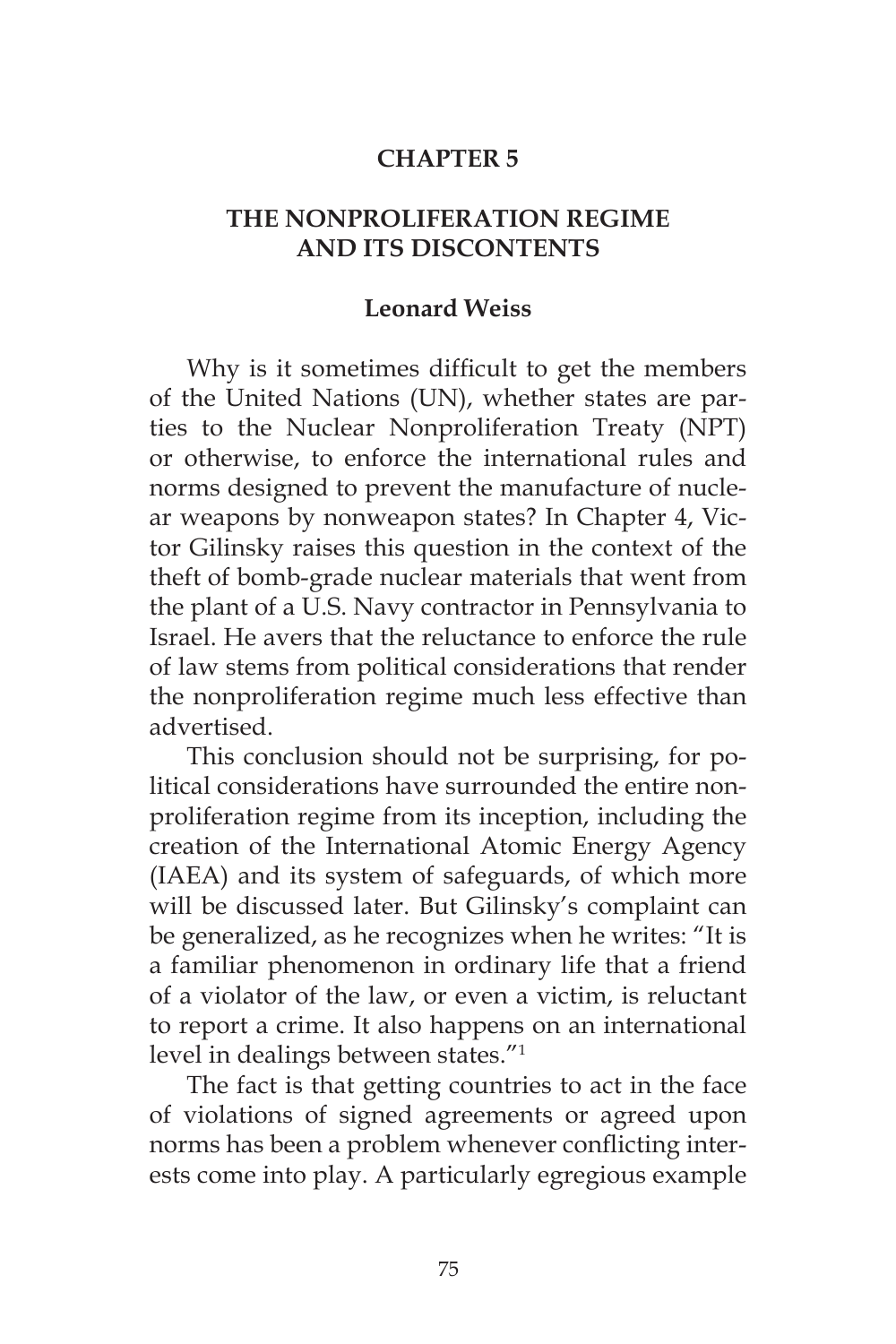is provided by the reaction to Germany's violations of the Versailles Treaty that ended World War I. In 1935, when Germany announced that its army would be based on compulsory national service, which was a clear violation of the treaty, Britain, France, and Italy, under the aegis of the League of Nations, held a conference at Stresa, Italy, to decide on a course of action. This resulted in a resolution opposing the unilateral repudiation of treaties, but as British Prime Minister Winston Churchill observed in his history of World War II: ". . . the British representative made it clear at the outset that they will not consider the possibility of sanctions in the event of treaty violations."2 So Germany went its unmerry way, and the world lost an estimated 50 million people in the succeeding world war.

A more direct forerunner of the enforcement problem described in Chapter 4 occurred soon after World War II when the institutional arrangements that were negotiated for the UN required the existence of a veto in the Security Council precisely to prevent the imprimatur of the UN for actions deemed inimical to the interests of the five permanent members of the Security Council and their allies. When an attempt was made by the United States in its proposed 1946 Baruch Plan to block use of the veto in the case of nuclear related enforcement matters, the Soviet Union objected, and the attempt failed. Of course, the Baruch Plan was a transparent maneuver by the United States to achieve a propaganda victory over the Soviets in the early days of the Cold War and not a serious attempt to find a way to encourage nuclear development without spreading bomb technology. Its failure made it clear that enforcement of nuclear rules was going to have a hard road ahead. The prospects for nuclear develop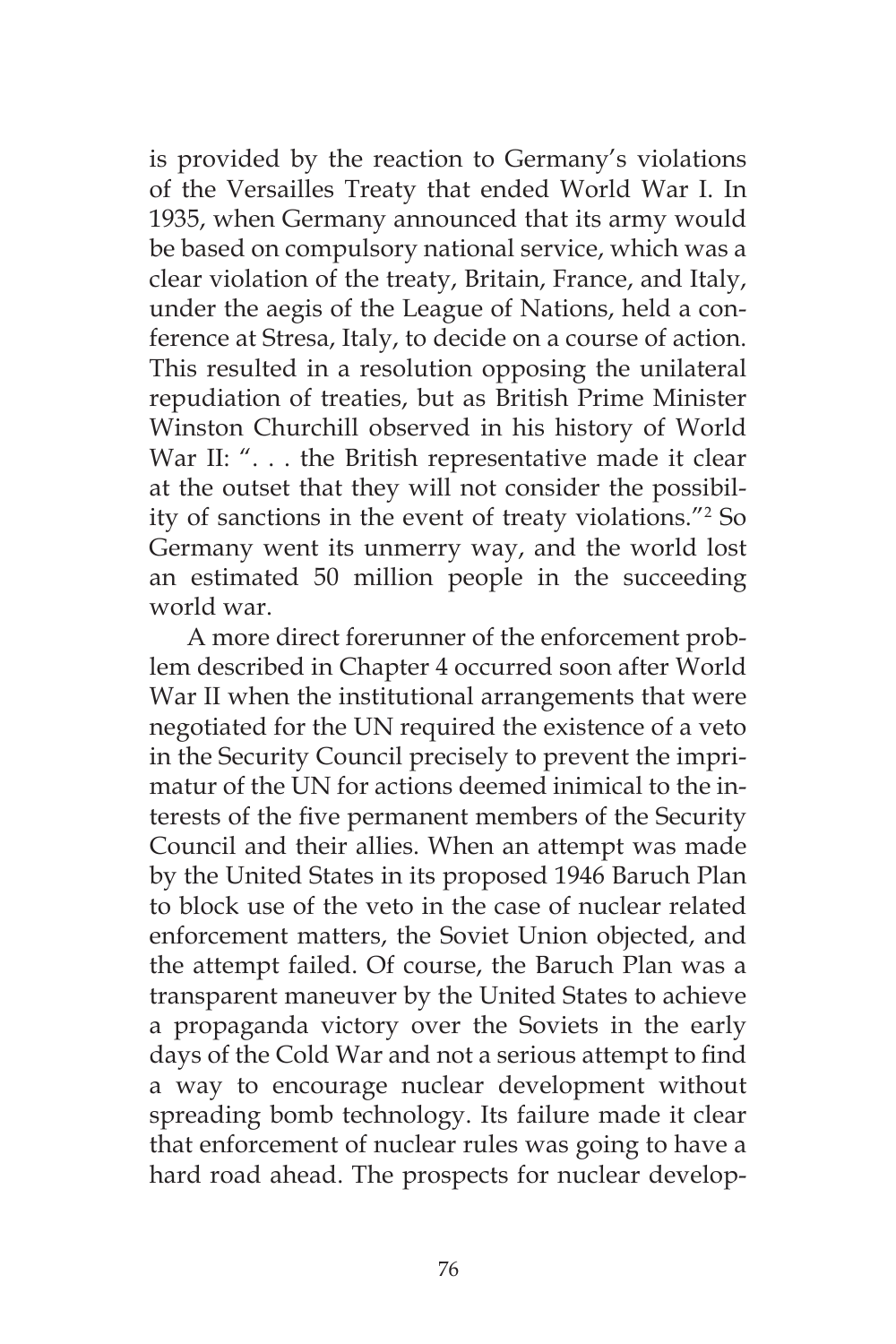ment, which seemed particularly bright in the aftermath of U.S. President Dwight Eisenhower's "Atoms for Peace" speech, blinded the policymakers on all sides to the difficulties of creating and enforcing effective rules that could prevent proliferation without impeding development. The early history of the IAEA and safeguards deliberations illustrate the problems at the heart of Gilinsky's thesis.

The idea of an IAEA was born as part of President Eisenhower's Atoms for Peace speech on December 8, 1953. The subsequent program that was given the name Atoms for Peace had a number of objectives. It was, among other things: a disarmament tool by virtue of the proposed establishment of a nuclear fuel bank that its proposer thought could have the effect of limiting or reducing the amount of fissionable material eligible for weapons; a marketing tool for creating and boosting a world demand for nuclear energy at a time when the United States was in the best position to profit from it both economically and politically; and a propaganda tool to divert attention away from the barbarity inflicted on Japan and the risk of a future nuclear holocaust in favor of presenting peaceful nuclear energy as a contribution to human society's technological and social betterment.

In reality, the disarmament aspect of Atoms for Peace was illusory as it became clear that the amount of fissionable material in the world, including the Union of Soviet Socialist Republics (USSR), was so substantial that proposed contributions to a uranium bank would have no significant impact on weapons manufacture. Nonetheless, the United States was intent on promoting nuclear energy internationally, and the Soviets realized that such promotion had national security implications for themselves; therefore they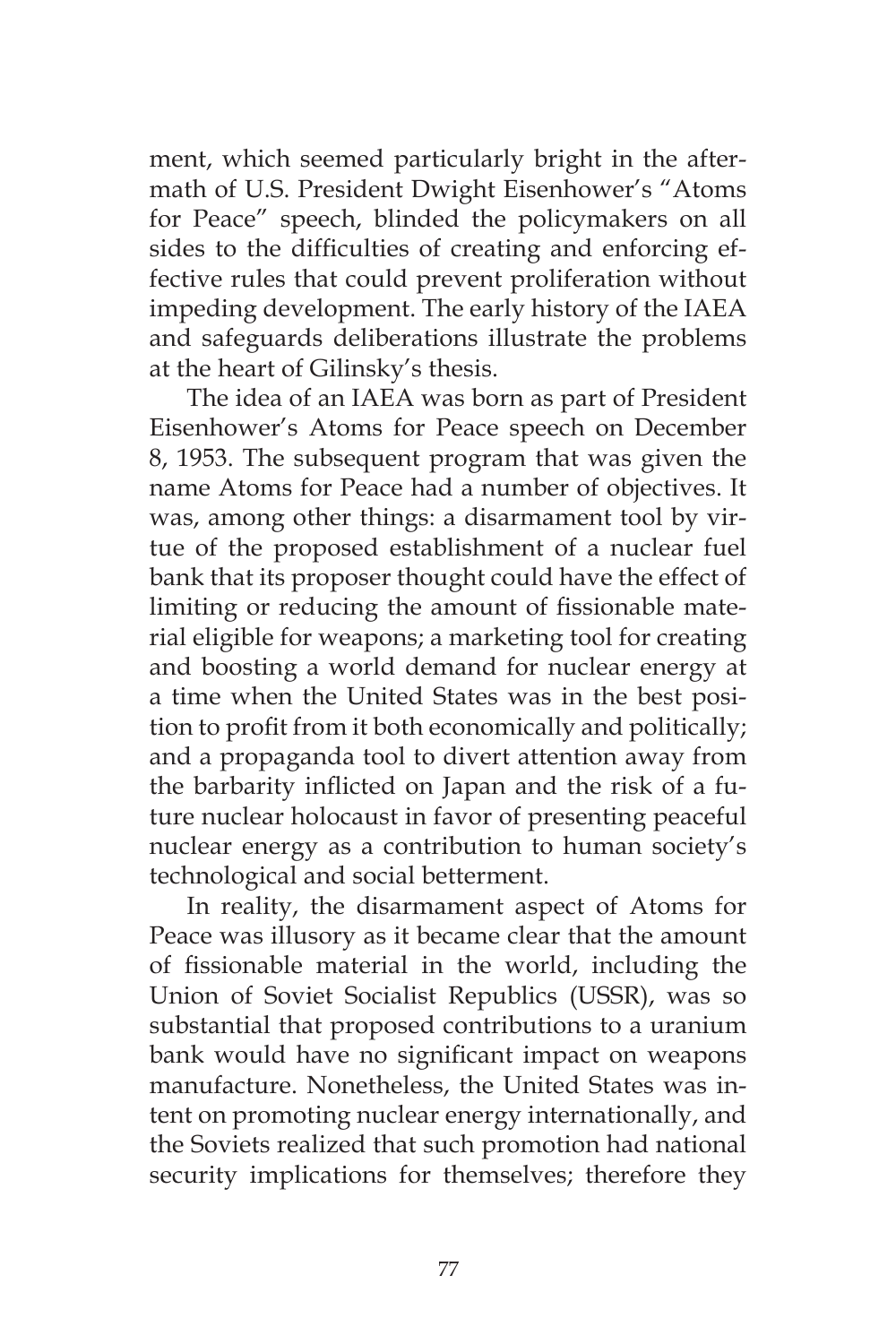decided to participate in the development of any international institution created to deal with peaceful nuclear applications. The United States was unprepared for the Soviet decision and was surprised when the Soviets agreed to send a delegation to an international conference on nuclear energy planned for Geneva, Switzerland, in August 1955. The United States was further surprised when the USSR agreed to participate in the creation of the IAEA and a technical conference, following the large Geneva meeting, devoted to exploring the subject of safeguards to prevent peaceful nuclear technology from leading to the proliferation of nuclear weapons.

The Soviet decision to participate (just 2 weeks before the conference opened) prompted a flurry of activity by the U.S. State Department to bring an American position on safeguards to the technical meeting scheduled to follow the Geneva conference. The American delegation to the safeguards meeting was led by Isadore Rabi and attempted to develop a U.S. position over the 5 days that were available prior to the agreed-upon meeting. Little prior thinking about the subject had occurred beyond the notion of emphasizing physical security of fissionable materials and detecting violations of rules created by the projected IAEA. It became apparent in the discussions among the Americans (in hotel room meetings at night) that the safeguards issue was complicated, difficult, and likely expensive. The American team settled on a proposal to assist material accounting with tagging fissionable material with a radioactive element, U-232, that would allow detection of the material in the plant. Material accounting would be accompanied by a system of physical security and inspection. The Soviets, led by Dmitri Skobeltsyn, were skeptical of the pro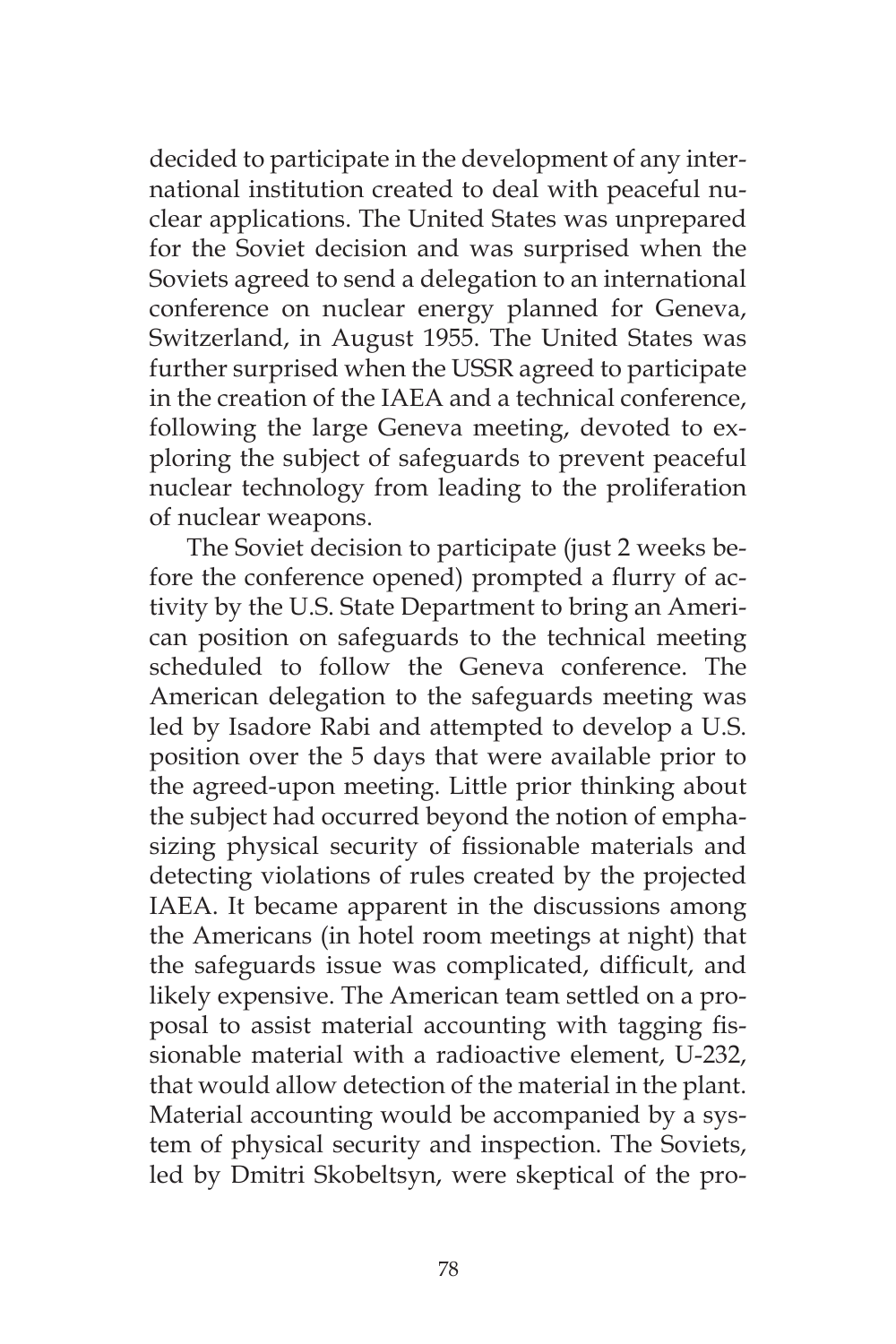posal and pointed out some technical problems with the use of U-232 as a taggant that the United States had not taken into account. In addition, the U.S. team expressed a lack of confidence in the long-term viability of its own safeguards proposal.

Following the safeguards meeting, and in advance of a meeting to draft the IAEA statute, the U.S. Atomic Energy Commission (AEC) created a task force to produce ideas and studies for safeguards. It contracted with the Vitro Corporation to produce an engineering study of safeguards to allay the concerns expressed over the effectiveness of the American proposals. The Vitro study concluded that even with a 90 percent probability of detecting diversions of nuclear materials, it would be possible to divert enough plutonium for one bomb from a power reactor within a period of 5 years. This meant that safeguards would have to have a political and diplomatic component as well as a technological one.

The task force concluded that Atoms for Peace might contribute to proliferation, that is, atoms-forpeace could lead to atoms-for-war. However, the AEC was not prepared to slow down, let alone abandon, the Atoms of Peace program. Although the agency explicitly recognized that there was no diversion-proof safeguards system, the commission supported taking the proliferation risks of going ahead with the program. The result was inevitable. The United States provided research reactors and training to dozens of countries, and some of them used the assistance to advance their interest in making nuclear weapons. India, Pakistan, and Israel all received assistance under Atoms for Peace. Much attention in recent years has been paid to the Iranian nuclear program and the concern about whether Iran is moving toward a nuclear weapon ca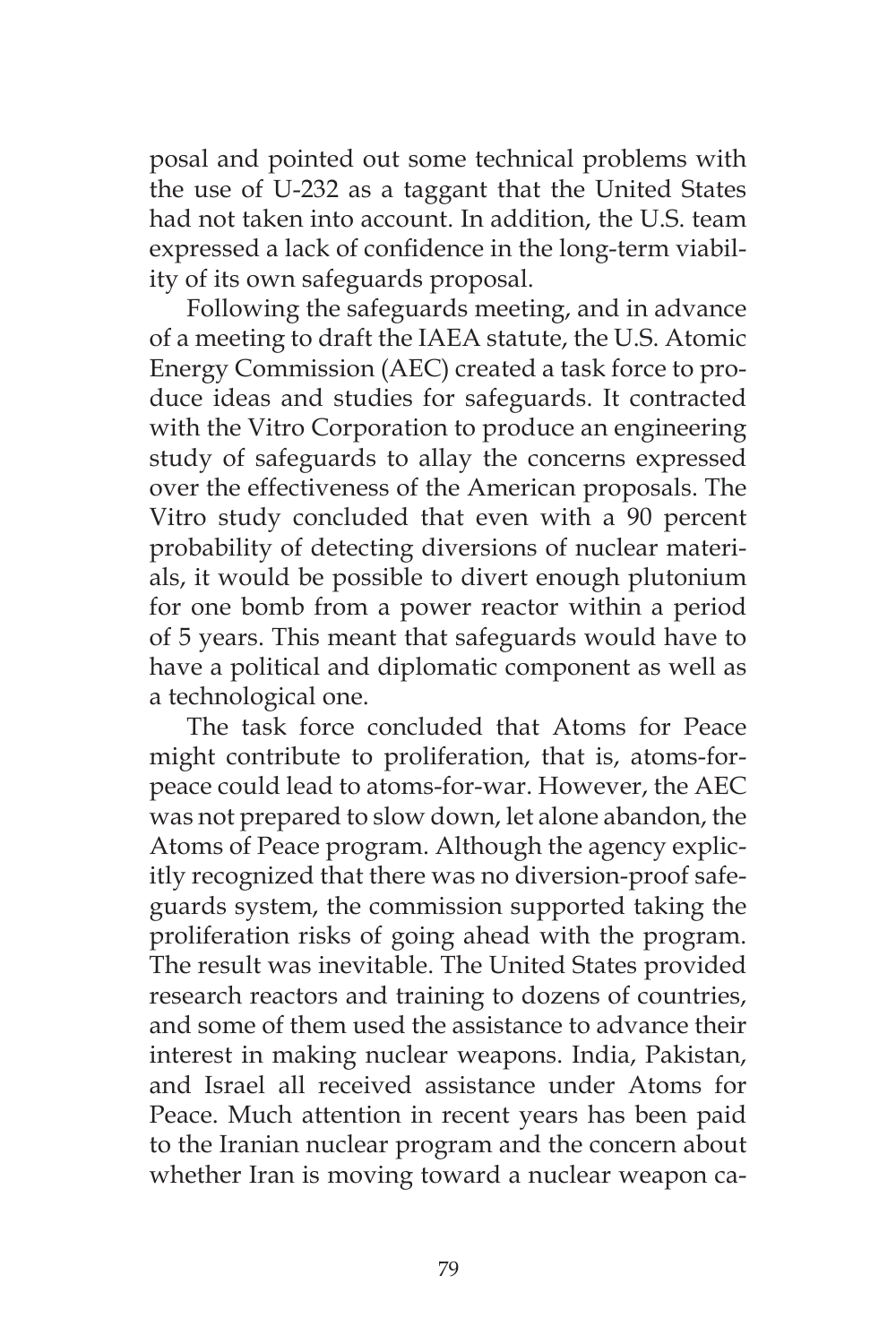pability. Most of the stories do not mention that Iran's nuclear interest began in the late-1950s with a research reactor provided by the United States under Atoms for Peace. The cavalier attitude on safeguards at the beginning of the nuclear age has been matched by the attitude toward nonproliferation failures in more recent years.

The failure to tie an effective safeguards system to earlier nuclear development was made manifest during negotiations on the extent of safeguards. For example, the question arose as to whether safeguards should be applied to source material. The United Kingdom (UK), Belgium, Canada, and Australia supported this, but France and India were opposed. The opposition prevailed, making inventory accounting of source materials a purely voluntary activity. Another issue was whether safeguards should apply to all nuclear states. India supported this, but the five permanent members of the Security Council (the P-5), wanted to exclude themselves from such a provision so they proposed that safeguards should attach only to those states that receive technical assistance from the IAEA, thereby leaving out the P-5.

Finally, the issue arose as to whether there could be multilateral or alternative bilateral safeguards in lieu of international safeguards under the IAEA. The United States, realizing that it would take another few years to establish an international system and not wanting to wait for such a system to be put into place before engaging in nuclear trade, supported the notion of bilateral or multilateral safeguards in nuclear transactions. Thus, when the European Atomic Energy Community (Euratom) was established, the United States supported Euratom's desire for its own safeguards system, which undermined the authority of the IAEA system at the very beginning.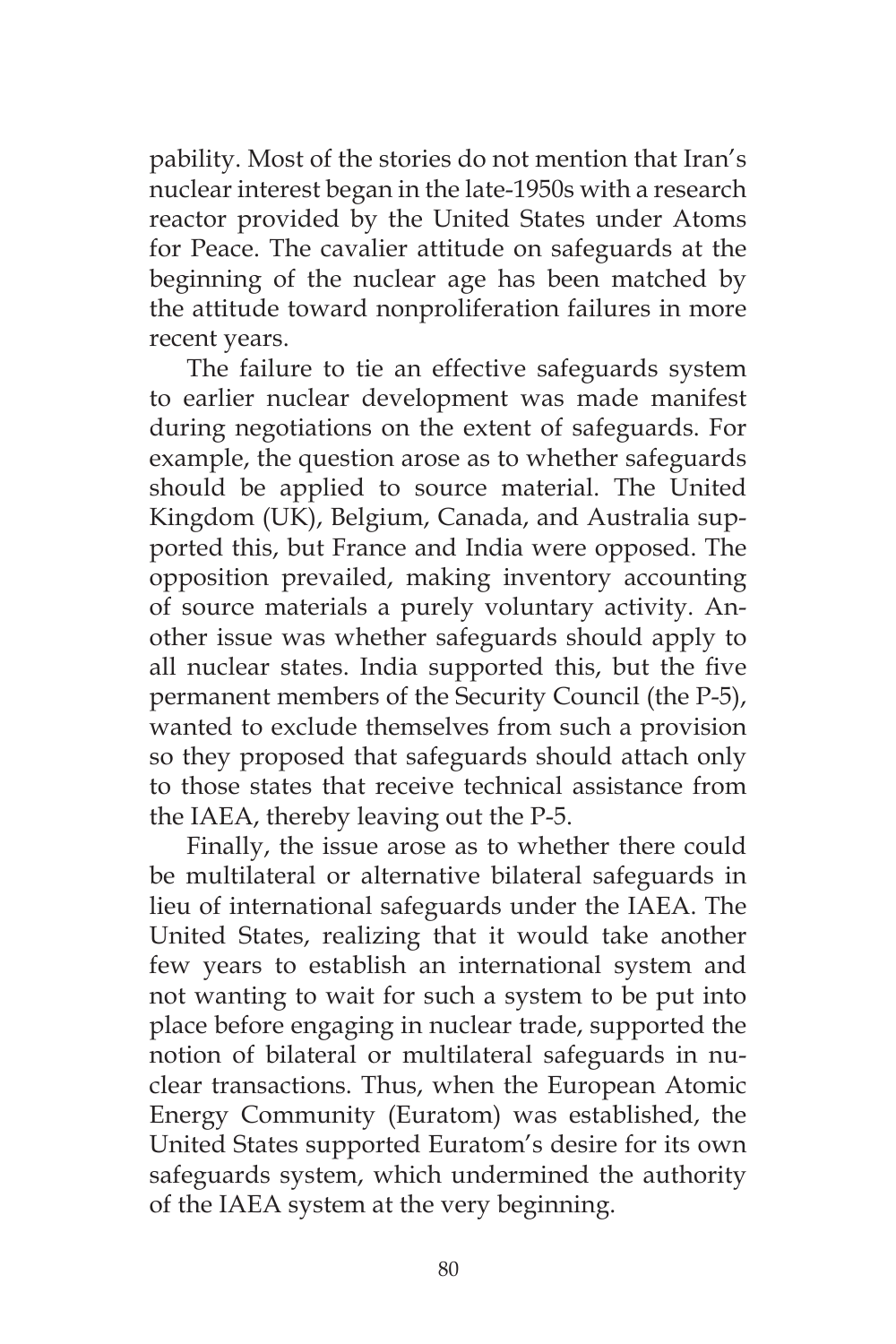But this was not the only problem making it difficult for safeguards to perform their stated function (deterring diversion via the risk of timely detection). Safeguards are still primarily focused on declared facilities. The additional protocol of the IAEA which allows, *inter alia*, for environmental monitoring, is meant to take care of this gap in coverage, but only about 60 percent of NPT signatories have ratified it. Special inspections ostensibly can be used to investigate suspicious activity at a site, but inspectors require the cooperation of the state and, the threat of sanctions notwithstanding, are unlikely to be given access if inspections would reveal a violation.

Another problem in practice concerns the unrealistic timeliness goal of the safeguards system. Material balances are done on a yearly basis, while diversions can occur at any time. This can be overcome by increasing the number of inventory takings, but that increases the cost and is resisted by plant operators.

Finally, the official definition of a significant quantity (SQ) of highly enriched uranium (HEU) or plutonium (Pu) (that is, the amount of material needed to produce a nuclear explosion) is obsolete. For HEU, one SQ is defined as 25 kilograms, and for Pu, one SQ is 8 kilograms. Weapon states have produced working weapons with significantly smaller amounts of materials. Moreover, even considering the official numbers, in bulk handling plants processing large amounts of such materials, the minimum detectable diversion over a period in which a bomb can be constructed will exceed one SQ by far.

In response to all these problems with safeguards, technical and institutional advances to prevent proliferation have been incorporated into the nonproliferation regime. Among these are near real time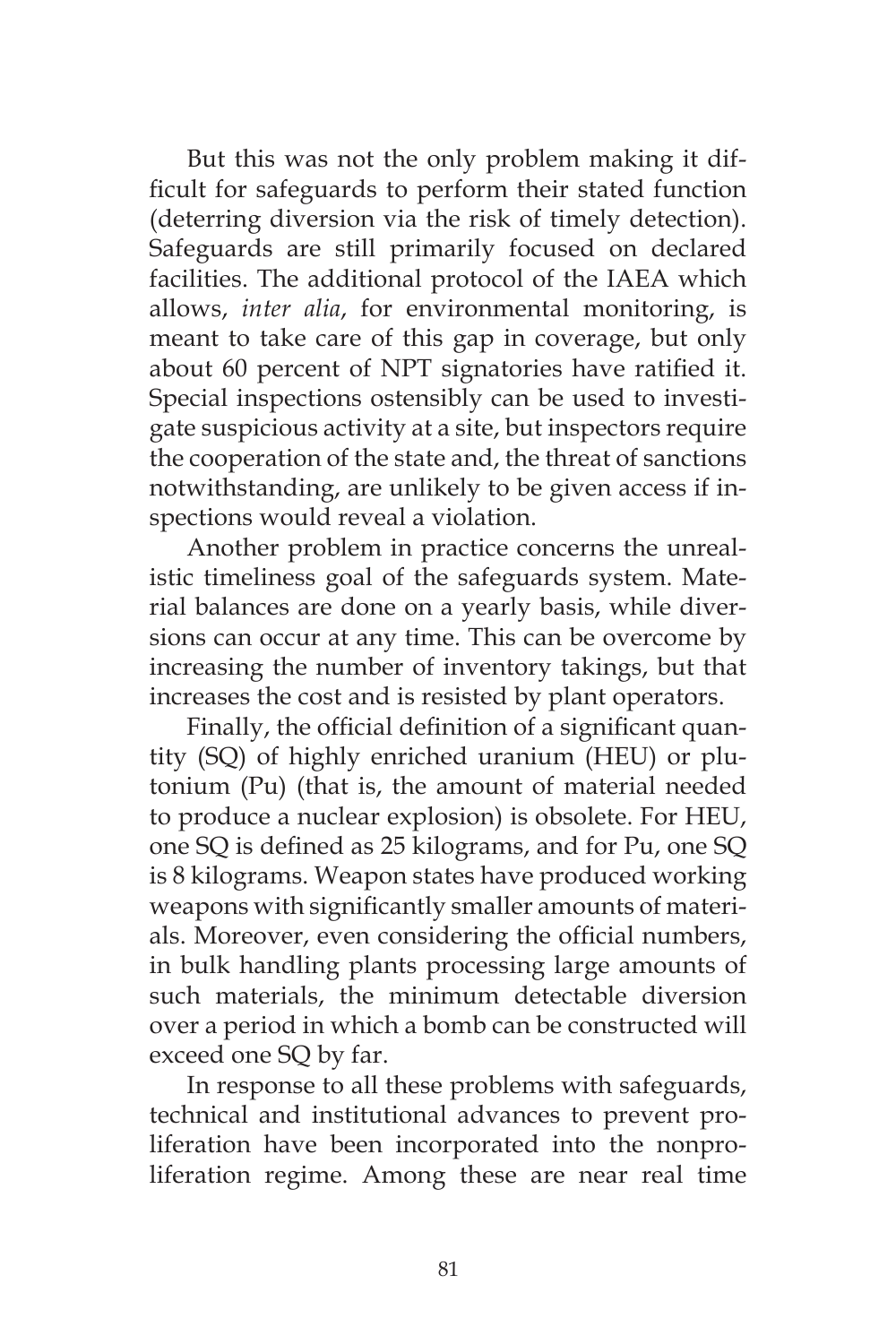accounting, the physical security convention, better intelligence and surveillance, the additional protocol, export controls, and increased use of the Security Council to impose sanctions on violators. Ultimately, of course, the system depends on the willingness of countries to carry out enforcement actions to deal with safeguards violations or other violations of international norms, and this is central to the problem discussed in Chapter 4.

Although Gilinsky mentions a number of cases where the United States failed to act appropriately upon knowledge of violations, his main focus is on the Nuclear Materials and Equipment Corporation (NU-MEC) affair in which Israel apparently and illegally received hundreds of kilograms of HEU from a U.S. Navy contractor in Apollo, PA. This was an egregious example of misfeasance by the U.S. Government. But equally bad is the example of Pakistan having obtained the means for making nuclear weapons that Gilinsky ascribes to a U.S. policy of "benign neglect" because of Pakistan's role in the Cold War. Neglect it certainly was, but there was nothing benign about it. During the most critical period of Pakistan's drive to obtain nuclear weapons in the 1980s, the executive branch of the U.S. Government got Congress to amend U.S. nonproliferation laws to allow economic and military assistance to Pakistan and then repeatedly ignored violations of the laws for the same purpose.

Here is a list of the actions or nonactions taken by the U.S. Government that gave Pakistan the confidence that it had little to fear from U.S. nonproliferation laws as long as the Cold War was still the primary focus of U.S. foreign policy and the Soviet invasion of Afghanistan was still ongoing: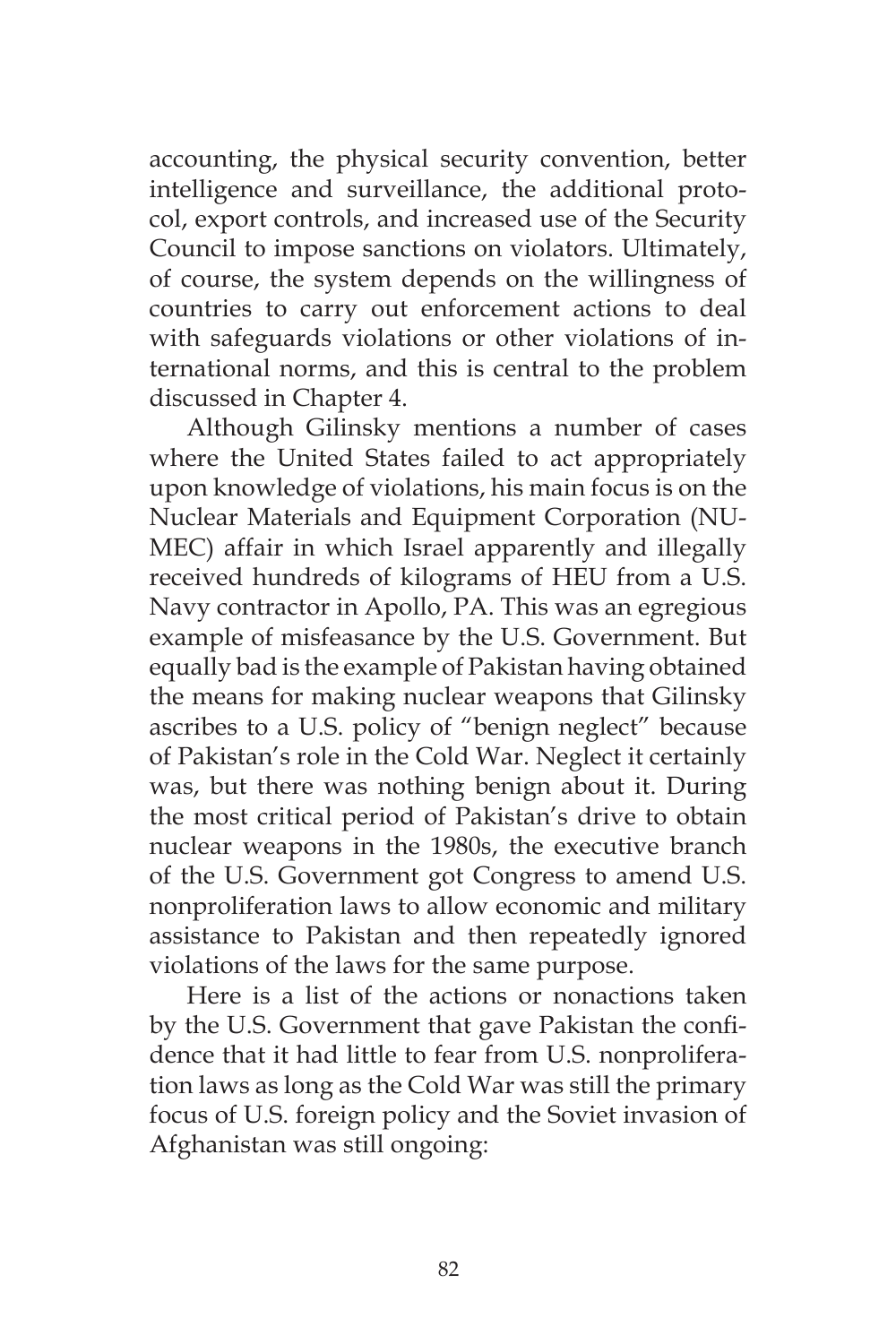1. In 1981, a new law was enacted, giving a 6-year waiver to Pakistan of the provisions of the Symington Amendment to the Foreign Assistance Act. Pakistan had previously been denied economic and military assistance under the amendment by importing unsafeguarded nuclear enrichment technology and equipment. The waiver allowed Pakistan to obtain a \$3.2 billion aid package despite the continuation of its nuclear weapon acquisition activities. The waiver was extended a number of times until the Soviets began to leave Afghanistan in 1989.

2. Agents for Pakistan repeatedly attempted to illegally smuggle materials and components useful for the manufacture of nuclear weapons out of the United States, and were either not prosecuted or were allowed to leave the country without heavy penalty.

a. In 1981, while an aid package for Pakistan was being considered by Congress, a Pakistani agent attempted to smuggle 5,000 pounds of zirconium for nuclear fuel rods out of the United States. The attempt was foiled by U.S. customs agents but had no effect on congressional passage of the aid.

b. A Pakistani agent named Nazir Ahmed Vaid was arrested in 1984 for illegally attempting to export krytrons, which are used for nuclear triggers. Although the known intended recipient was the Pakistan Atomic Energy Commission, the indictment was rewritten to exclude any mention of the nuclear use of krytrons. Vaid was permitted to plea bargain to a reduced offense, thus avoiding a jury trial, and a gag order on the case was issued by the judge. Vaid was found guilty of one count of an export violation and was quietly deported 3 weeks later. Although the case had no effect on U.S. aid to Pakistan, it did cause Con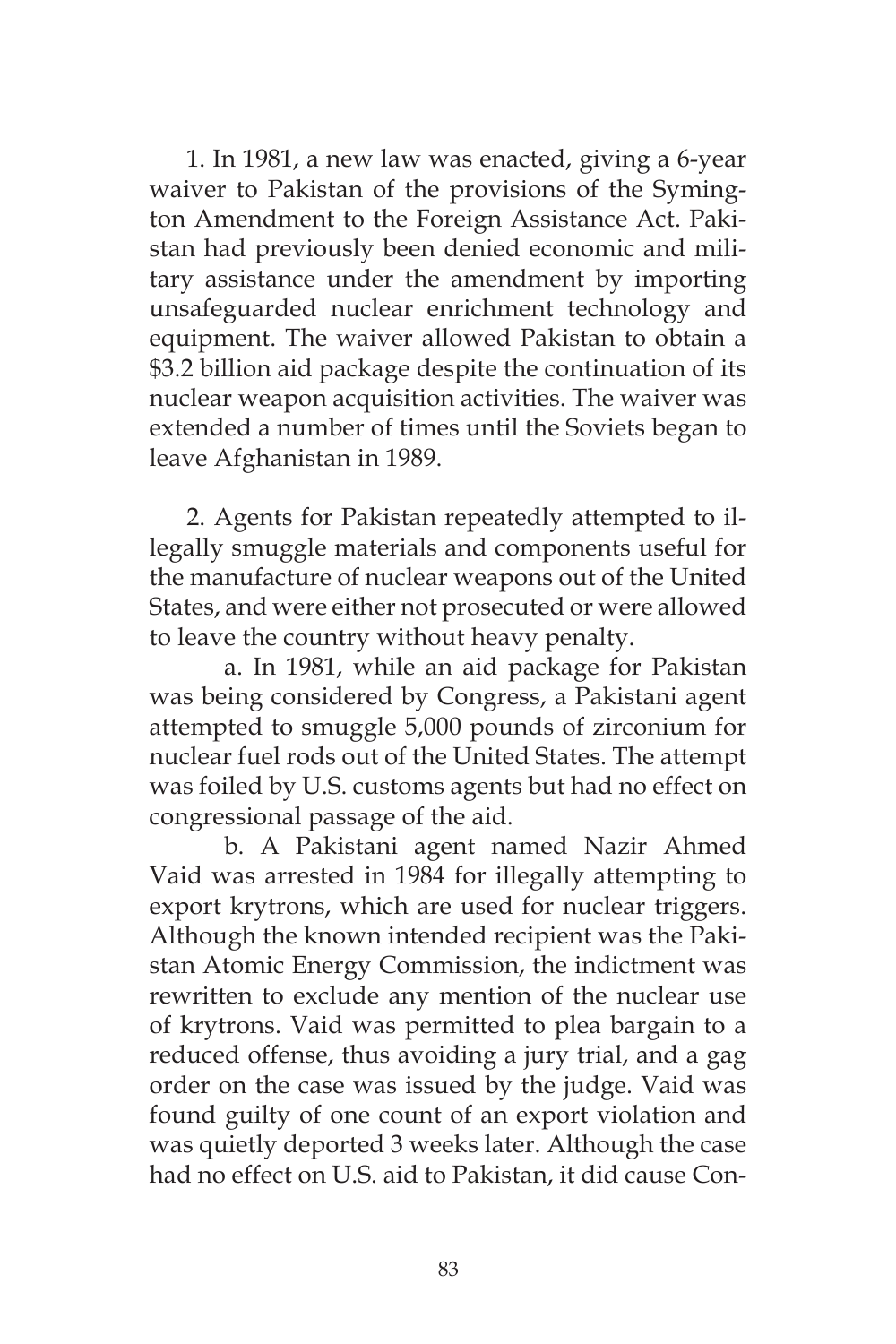gress to pass the 1985 Solarz Amendment to the Foreign Assistance Act, which prohibited economic and military assistance to any country that illegally exports or attempts to export U.S. items that would contribute significantly to that country's ability to make a nuclear explosive device.

c. In 1987, a Canadian citizen of Pakistani descent named Arshed Pervez was arrested for illegally attempting to buy and export a quantity of beryllium (used as a reflector in the core of nuclear weapons) along with 25 tons of maraging steel (a special steel used for constructing high speed centrifuges) from an American manufacturer. He was convicted of the beryllium charge and of lying to investigators but escaped conviction on the remaining charges on the grounds of entrapment even though American intelligence officials found evidence that he was working for a retired Pakistani brigadier general and that the final customer was the Pakistan nuclear program. This was a violation of the Solarz Amendment, but no sanction ensued.

3. In 1985, the Pressler Amendment was signed into law, which made military assistance to Pakistan contingent on an annual certification by the president that Pakistan did not possess a nuclear explosive device. Pakistan had the bomb by 1987, but the administrations of U.S. Presidents Ronald Reagan and George H. W. Bush continued to make the determination that Pakistan did not possess a nuclear explosive device until 1990, when the last Soviet soldiers were leaving Afghanistan.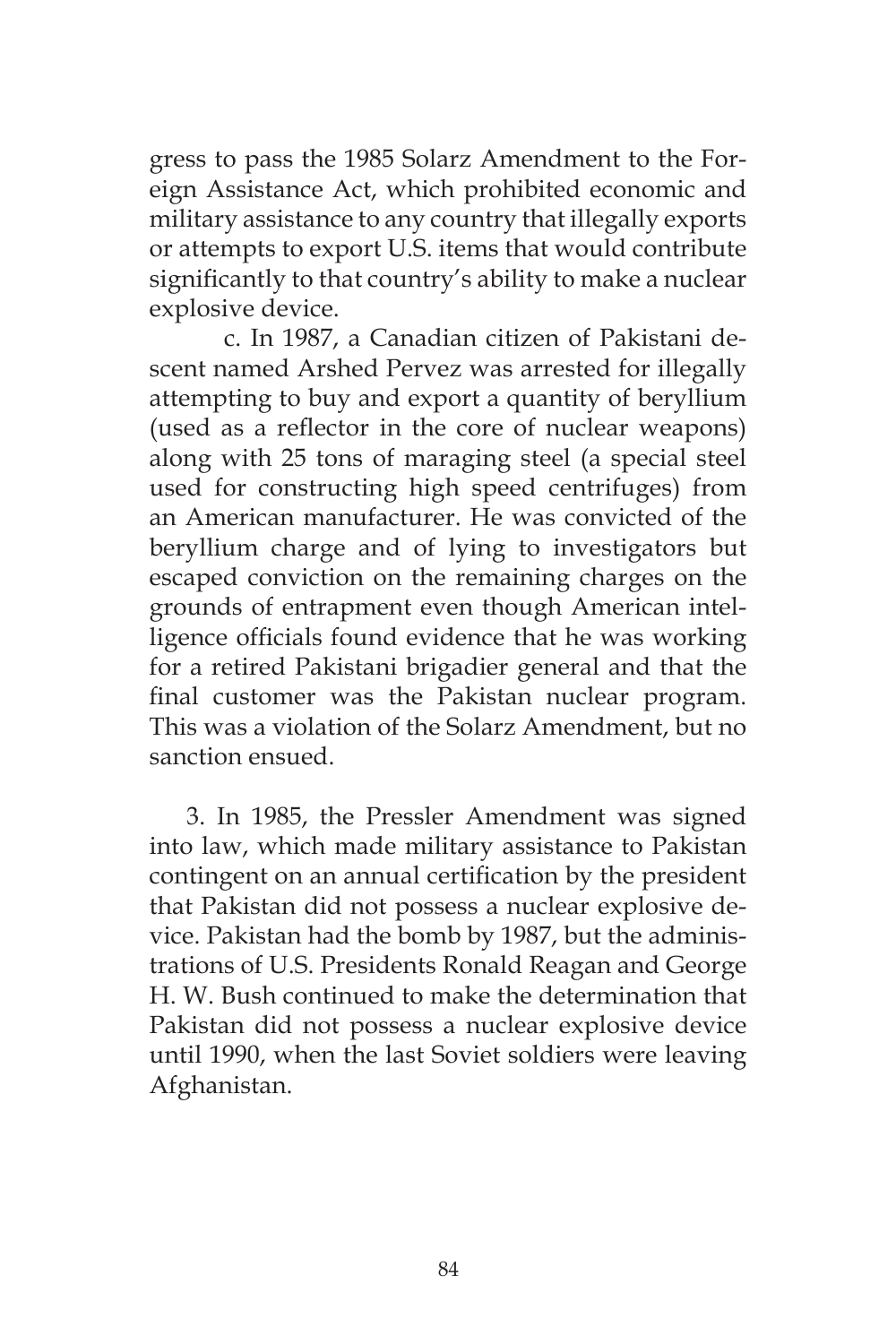4. The sanctions visited on Pakistan following the reimposition of the Symington and Glenn Amendments, as well as the application of the Pressler Amendment, did not last long once the U.S. concern about the Soviets was replaced by the specter of Islamic terrorists after September 11, 2001. When the United States decided to wage war in Afghanistan and needed the help of the Pakistan Inter-Services Intelligence agency (ISI) to do so, the nonproliferation laws were again altered or replaced so that Pakistan could receive its desired arms shipments. The nuclear tests carried out by Pakistan (and India) in 1998 made no difference, as the United States continued to change its laws for Pakistan's (and India's) benefit. Even the rise of the infamous A .Q. Khan network that spread nuclear bomb material manufacturing technology to many countries, including Iran and North Korea, made no difference.

The characterization of the U.S. attitude toward the Pakistani nuclear program during these years is more accurately called "supine indulgence" rather than "benign neglect." It has provided the two current *bêtes noire* of the United States in nuclear matters, Iran and North Korea, with the ability to claim that U.S. oppositional rhetoric to their programs on the grounds of principle constitutes hypocrisy. That is not to say that they have no fear of U.S. military action. Quite the contrary; but all parties understand that if it comes to that, it will not be primarily in defense of nonproliferation norms, although that is how it may be advertised. Rather it will be in support of the maintenance of regional U.S. power and influence against the survival and regional power ambitions of Iran in the Middle East and North Korea in East Asia.